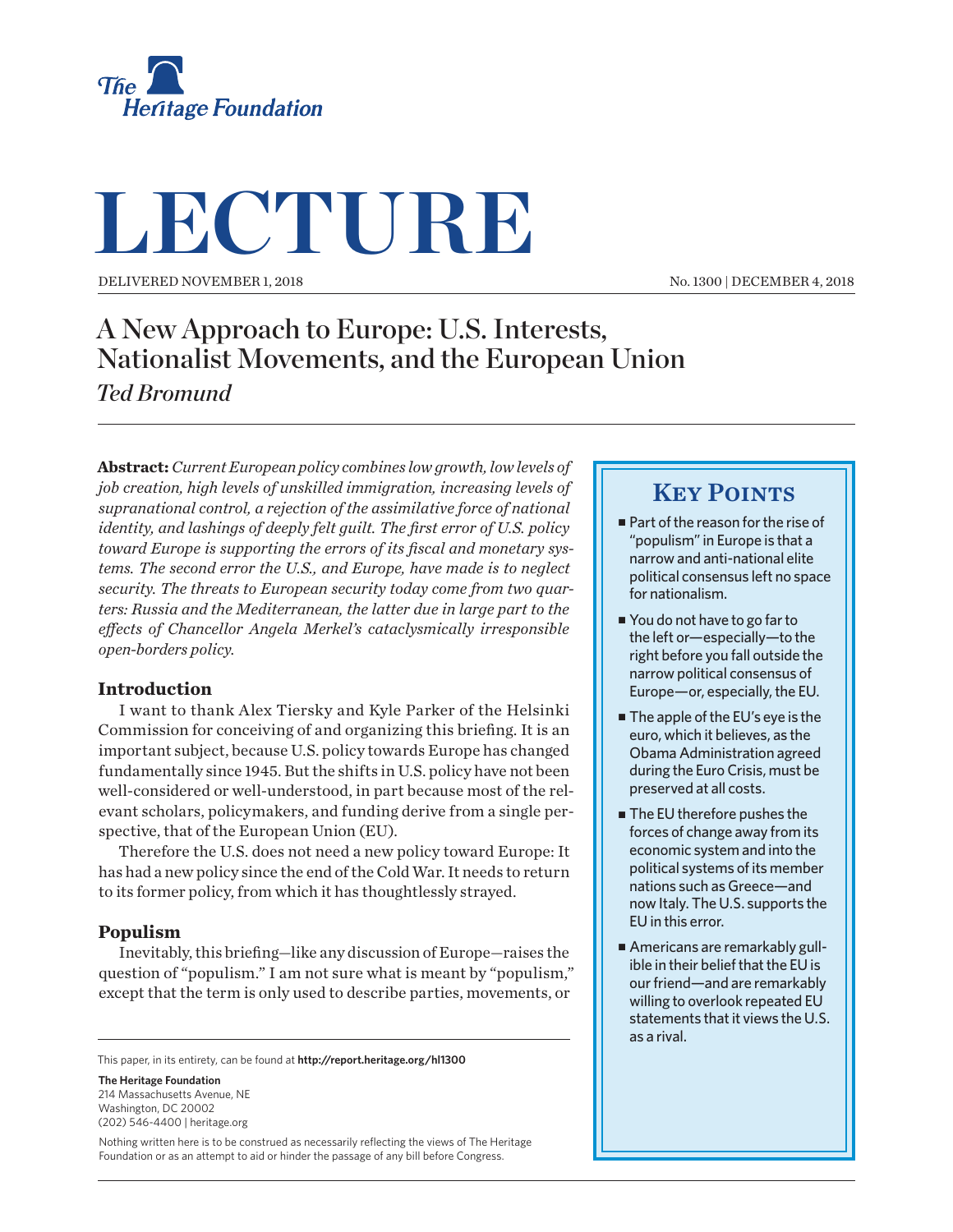beliefs that the speaker dislikes. At the level of politics, what is happening is that in many European nations except Britain, interestingly—established parties on the left, in particular, but also on the right, are losing votes to new parties, which are often described as "populist" or "nationalist."

It is important to understand why this is happening. I have been struck over the past several years by the uncurious approach that has been taken toward the rise of the new parties and the decline of the old ones. Sometimes, the explanation that is offered is that it is all the fault of the Russians—which is so simplistic an explanation that it does not merit a rebuttal. It should be obvious that when large numbers of people vote for new parties, they are doing so because the old ones are not meeting their needs. If lots of people did not vote for the new parties, there would be no rise of "populism" to worry about.

#### **Political Consensus**

One problem is the narrowness of the political consensus in Europe. You do not have to go far to the left or—especially—to the right before you fall outside of it. In these circumstances, anyone who disagrees with part of the consensus will have to look for a new party for whom to vote. And given that support for the European Union and ever-deeper integration is a core part of the elite European political consensus, it is inevitable that a good deal of that rebellion is going to be associated with nationalism.

#### **Nationalism**

Nationalism is a dirty word in Europe. That is because nationalism has been tarred by association with Nazism. Precisely why Adolf Hitler, a racist imperialist, is regarded as a nationalist, while the nationalists in Poland, France, and Britain who resisted Hitler and fought to restore or to save their political independence are treated as the heroes of Europe's anti-nationalist rebirth is an interesting question.

But the broader fact is this: Every single stable democracy in the world—every one of them—grew out of a national state and was fortified by a sense of nationalism. Without nationalism, there is no political community, and without a political community, there can be no democracy. This is not an original argument on my part: Philosophers such as J. S. Mill regarded it as a commonplace. Historians of almost every European nation, from Linda Colley in Britain

to Eugene Weber in France, have pointed out the importance of a felt sense of national identity to the making of the political nation.

All of these historians also point out something else: National identity is not inherent. Babies are not born French or Polish. National identity is learned and constructed. In other words, you do not just, in Eugene Weber's phrase, make peasants into Frenchmen once. You have to do it every generation. And you have to do it with immigrants too.

Too many in Europe believe that Europe can rest forever on the nation-making achievements of past generations—or even that it should degrade those achievements by denigrating nationalism for the sake of a shallowly rooted Europeanism. This is a fundamental error. Nations are not made forever, and if they are not being sustained, they are being destroyed.

I would not myself say that nationalism is a good thing, full stop. Like any group identity, it offends against God's truth that we are all individuals. Nor would I say that all the nationalism in Europe will necessarily be for the best. You cannot spend 70 years equating nationalism with illiberalism and then be shocked when the belief you have demonized is represented, at times, by illiberals. If liberals do not own nationalism, it will become the property of illiberals.

But I would say that nationalism is a necessary thing—and that, if you do not have it, or if you try to repress it, its space will be filled by other kinds of group identities that are incompatible with democracy. In other words, I regard nationalism as an important and necessary force. I disagree with those who argue that it was responsible for Europe's fall. I agree instead with Adam Smith: Europe rose because it was divided into competing units. Nationalism was the cause of Europe's rise, not its fall.

#### **Policy Errors**

Thus, part of the reason for the rise of "populism" in Europe is that a narrow and anti-national elite political consensus left no space for nationalism. Nationalism has therefore made its own space. But this is only part of what is going on. Another part are specific policy errors that Europe has made and that the U.S. has—since the end of the Cold War—indulged and supported.

If we go back to the immediate post-1945 years, we will see that the U.S. approach to stabilizing and democratizing Europe—or at least Western Europe—rested heavily on the belief that democracy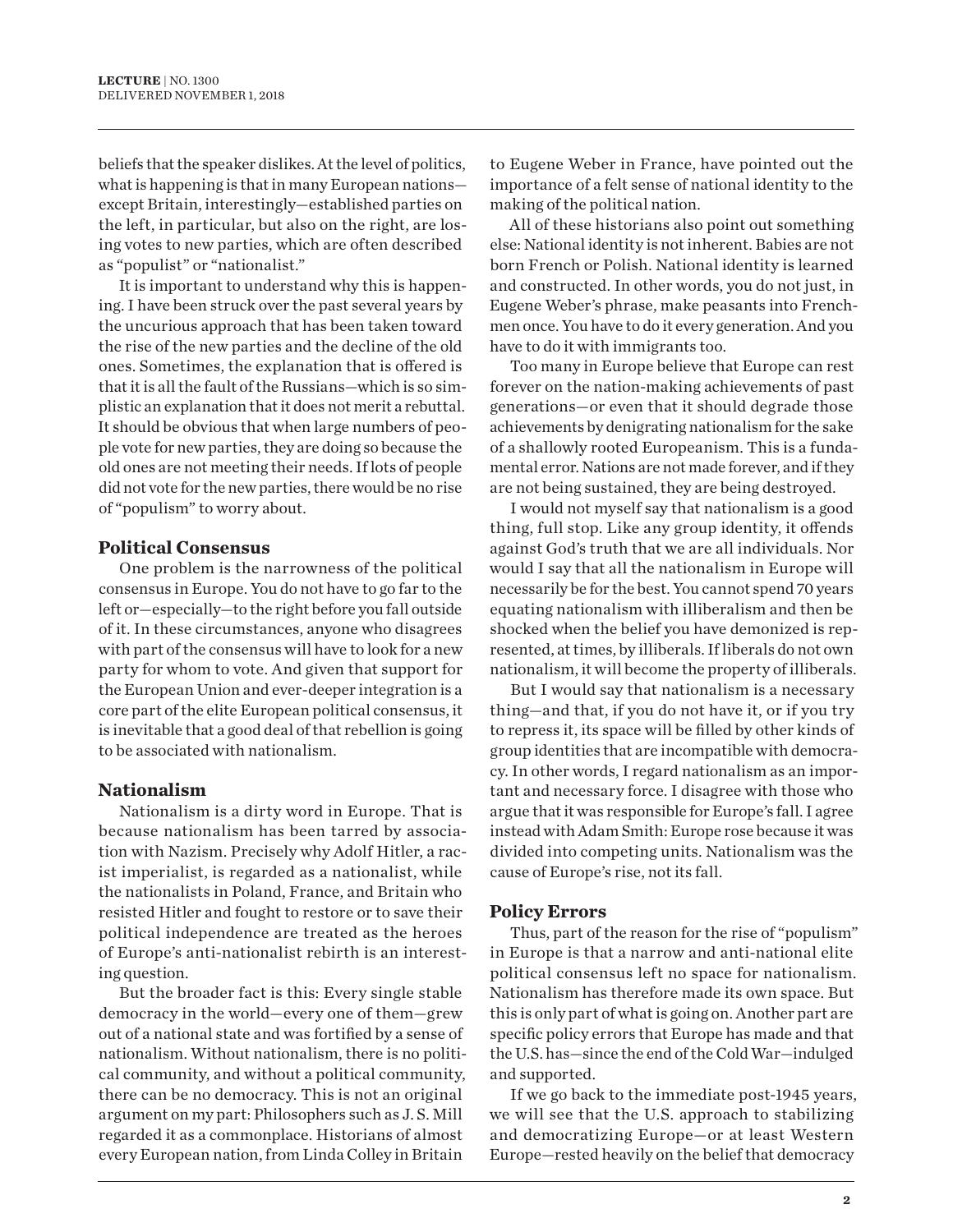cannot exist without reasonably high and steady levels of economic growth. At the least, there can be no Great Depressions.

Thus, all of the U.S.'s initiatives in post-war Europe, from the European Bank for Reconstruction and Development to the International Monetary Fund to the Marshall Plan to the GATT [General Agreement on Tariffs and Trade], and, yes, even to NATO, were fundamentally about promoting economic growth. This belief drew on an American diagnosis of the cause of the rise of the Nazis and the origins of the Second World War. The resulting strategy was wellinformed and successful. If I had to sum up that post-1945 U.S. strategy, it was to make economic changes to preserve the political order.

What do we do now? We do precisely the opposite. The apple of the EU's eye is the euro, which the EU believes, and which the Obama Administration agreed during the Euro Crisis, must be preserved at all costs. The EU therefore pushes the forces of change away from its economic system and into the political systems of its member nations such as Greece—and now Italy. And the U.S. supports the EU in this error.

**The Low-Growth Model.** The EU likes to boast that the European economic model is different from that of the U.S. By this, the EU means that the European model is low-growth. And the EU regards that as a good thing, regardless of how much youth unemployment it creates in Spain. But it is worse than that. With the EU's approach to Brexit, and the EU's impending copyright law, the EU has reached the stage where it simply tries to chain the other guy down or to make as much money as possible by suing him. In other words, the EU does not just back a lowgrowth model: It has abandoned its hopes of becoming a leading digital power and is now more interested in trying to insulate its low-growth model by reducing growth elsewhere.

Of course, Europe's growth problem is not all the EU's fault. All over Europe, national policies mirror and exacerbate the EU's follies. But virtually everyone recognizes that, just as the EU claims, the EU and European economic models value social protection over growth. But at some point—and we are well past that point—Europe needs to emphasize growth, for

the same reason that it needed growth after 1945: Democracies cannot tolerate persistently high levels of unemployment. It is a sure bet that voting publics will react to low growth somehow, likely by blaming the parties in power.

**Security.** The second major policy error the U.S, and Europe, have made is to neglect security. More specifically, the U.S. has sought to outsource the responsibility for European security to the Europeans and the EU. This is the culmination of a long-held American wish, one expressed almost as vehemently by President Eisenhower as by Presidents Obama or Trump. But no matter how long or vehemently we have wished for it, it will not work, because the Europeans—and in particular the EU—lack the willingness to provide for their own security. I regret this, but I see no point in kidding ourselves about it.

**Russia.** The threats to European security today come from two quarters: Russia and the Mediterranean. The European response to the Russian invasion and dismemberment of Ukraine has been a set of modest and symbolic sanctions and, except in the NATO member states that border on Russia, no meaningful increases in defense spending. In other words, Europe has failed completely.

**The Mediterranean.** In the Mediterranean, Chancellor Merkel, in line with Germany's dual role as America's worst ally and Europe's most selfish power, adopted a cataclysmically irresponsible openborders policy—a policy which rested on no consultations at all and which embodied nothing more than a politically foolhardy sense of guilt.

#### **Friend or Foe?**

But the problem is deeper than that. Americans are remarkably gullible in their acceptance that the EU is our friend and are equally and remarkably willing to overlook repeated EU statements that it views the U.S. as a rival. As EU President Donald Tusk put it in early 2017, "It must be made crystal clear that the disintegration of the EU will not lead to the restoration of some mythical, full sovereignty of its member states but to their real and factual dependence on the great superpowers: the United States, Russia[,] and China. Only together can we be fully independent."1

1. Council of the European Union, "'United We Stand, Divided We Fall': Letter by President Donald Tusk to the 27 EU Heads of State or Government on the Future of the EU before the Malta Summit," January 31, 2017, https://www.consilium.europa.eu/en/press/pressreleases/2017/01/31/tusk-letter-future-europe/ (accessed November 20, 2018).